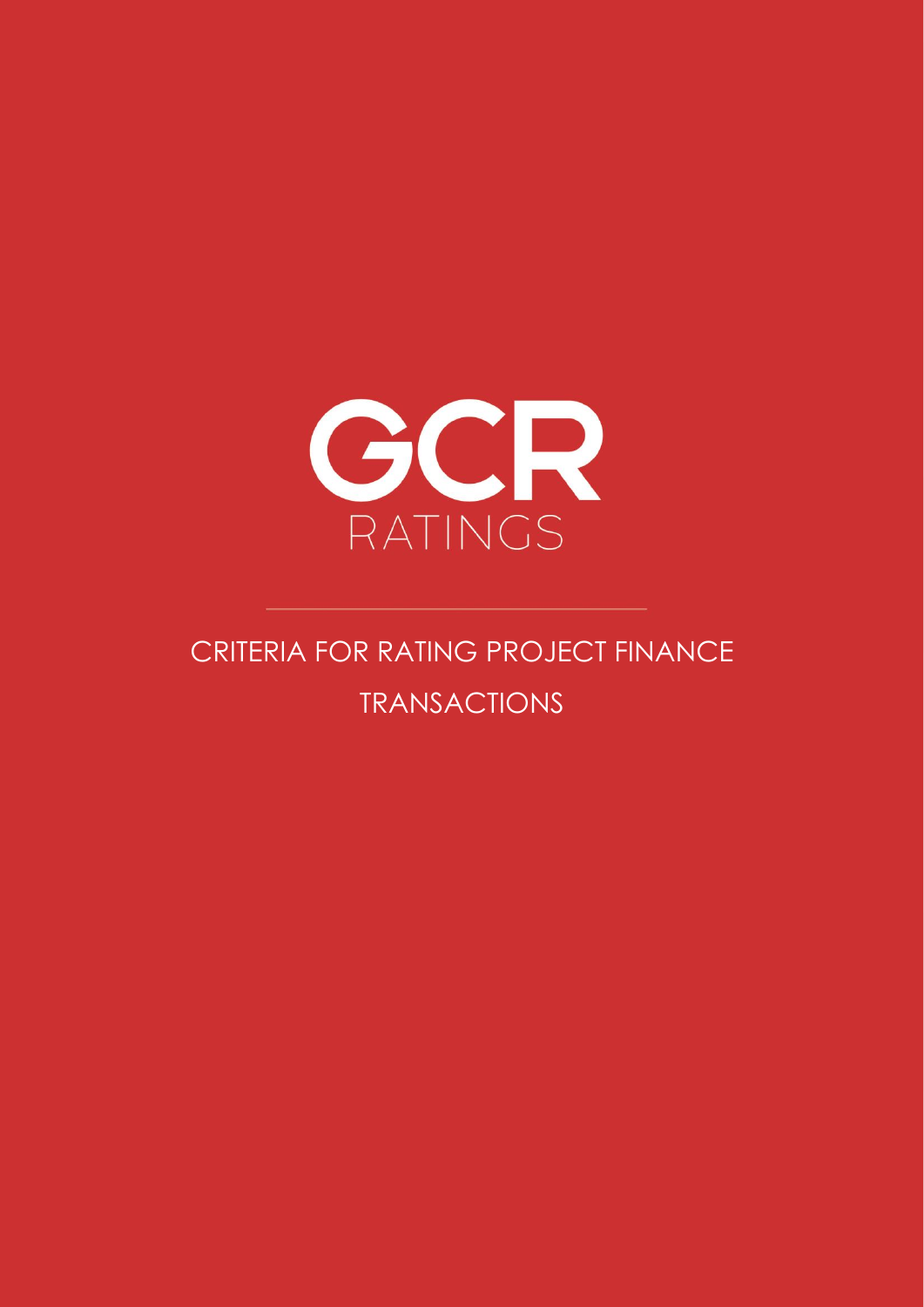## **Table of Contents**

| <b>Scope of the Criteria</b>           | 3  |
|----------------------------------------|----|
| <b>Summary of the Criteria Changes</b> | 3  |
| Introduction                           | 4  |
| <b>Overview of Project Finance</b>     |    |
| <b>Analytical Approach</b>             |    |
| <b>Construction Period</b>             |    |
|                                        |    |
|                                        |    |
|                                        |    |
| <b>Guarantees</b>                      |    |
| <b>Operating Period</b>                | 7  |
|                                        |    |
|                                        |    |
|                                        |    |
|                                        |    |
| <b>Financial structure</b>             |    |
|                                        |    |
|                                        |    |
|                                        |    |
|                                        |    |
| <b>On-Site Review</b>                  | 10 |
| <b>Legal Considerations</b>            | 11 |
|                                        |    |
| <b>Performance Monitoring</b>          | 12 |
| <b>Disclaimer</b>                      | 12 |
| <b>Appendix A - Scorecard</b>          | 13 |
| <b>Appendix B - DSCR Ratios</b>        | 14 |
| <b>Glossary of Terms/Acronyms</b>      | 15 |
|                                        |    |

 $\sqrt{2}$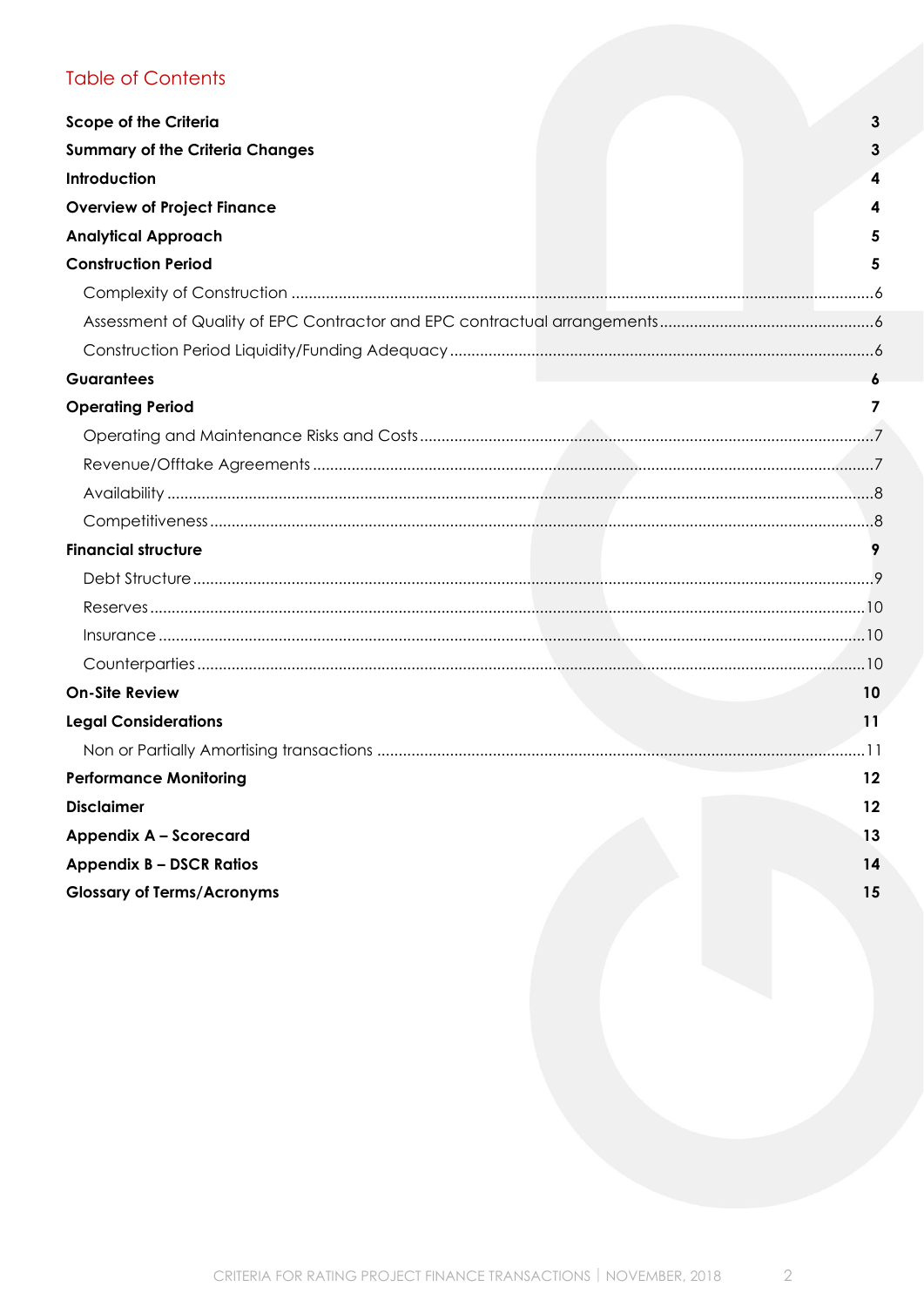## <span id="page-2-0"></span>Scope of the Criteria

- 1. This criteria titled 'Criteria for Rating Project Finance Transactions' (the 'Criteria') will be used to rate each Project Finance transaction and will be accompanied by a transaction specific report that will disclose any additional observations or modifications to the Criteria. The Criteria should be read in conjunction with GCR Ratings' ("GCR") Criteria for Rating Structured Finance Transactions, updated and published in September 2018.
- 2. The methodology and assumptions detailed in this report will be further developed and enhanced as GCR rates a greater number of Project Finance transactions.
- 3. This Criteria applies globally, although each individual jurisdiction and each specific transaction may give rise to additional observations and/or deviations, which will be disclosed in the transaction-specific reports.

### <span id="page-2-1"></span>Summary of the Criteria Changes

4. This Criteria is an update to the version published in September 20171. There are no significant amendments to the Criteria. The update of this Criteria will not have an impact on any existing transactions that have been rated under it. Going forward, all new transactions will be rated using this Criteria.

<sup>1</sup> This version of the criteria, published in September 2019, has been updated for formatting, naming conventions and alignment with GCR's updated Rating Symbols, Scales and Definitions only. This criteria is applicable to all previous publications referring to "Global Project Finance Rating Criteria, November 2018".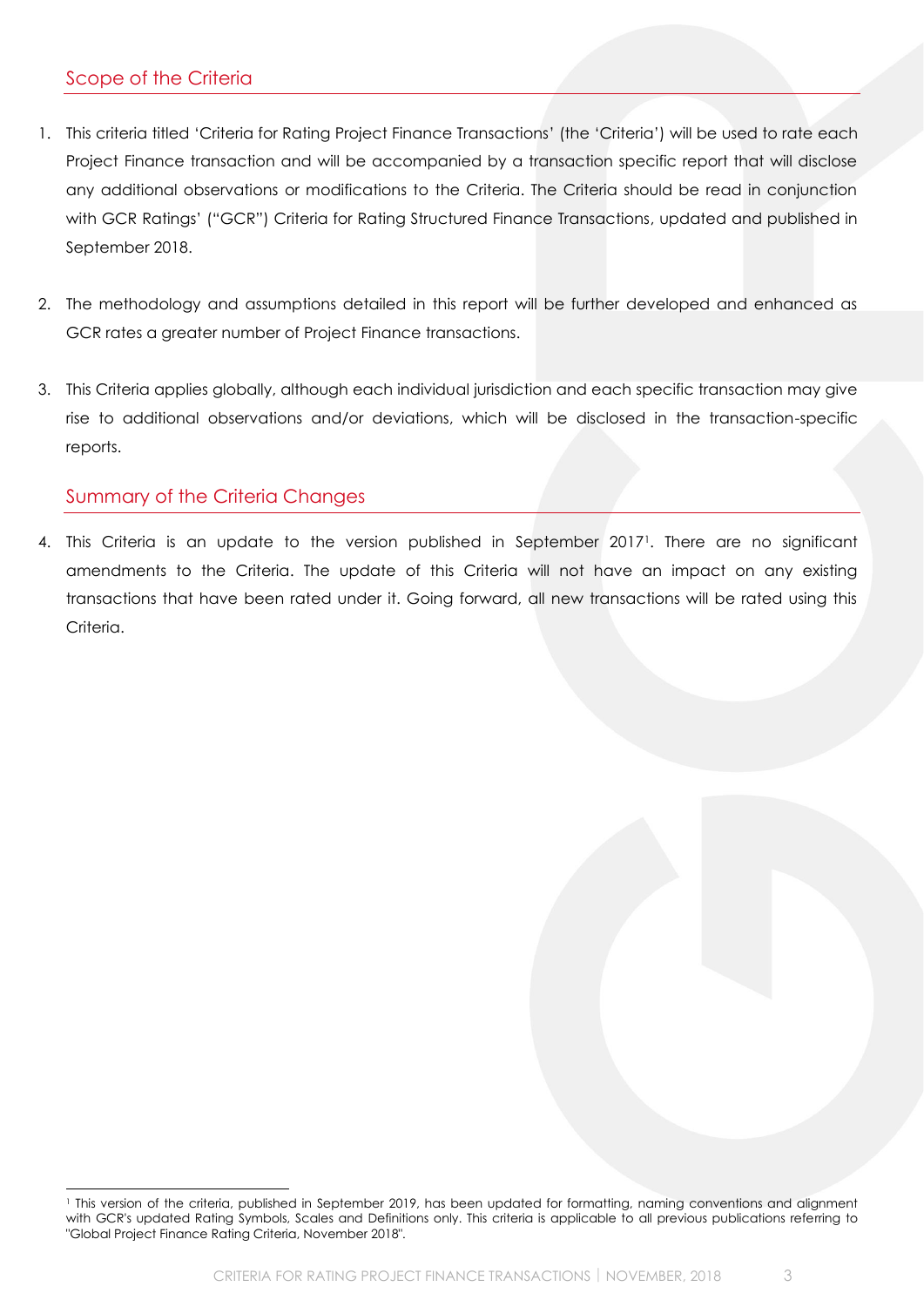- <span id="page-3-0"></span>5. GCR's Criteria for Rating Project Finance Transactions (the "Criteria") applies to the long-term financing of assets that are for a single-purpose, and are structured so that they are non-recourse to the project owner or any other party. Typically, Project Finance assets may include: power generation and distribution, water and fuel pipelines, transportation projects and various other infrastructure. Project Finance assets are assets that can produce relatively stable and predictable cash flows.
- 6. This Criteria provides an overview of how Project Finance transactions are analysed. The Criteria applies globally, although each individual country and specific transaction may give cause to additional observations or deviations, which will be disclosed in the transaction specific reports. GCR may publish separate criteria to address renewable energy projects, such as wind and solar power, to be read in conjunction with this Criteria.
- 7. Whilst Project Finance transactions may be analysed by a structured finance team, Project Finance ratings will not carry the (sf) modifier.

#### <span id="page-3-1"></span>Overview of Project Finance

8. Project Finance is the long-term financing of assets for a single purpose, which is structured so that it is non-recourse to the project owner or any other party. Project Finance structures rely on various contracts to be in place to manage risk during construction and operating periods. The diagram below depicts a typical Project Finance structure.



*\* Acronyms are defined below*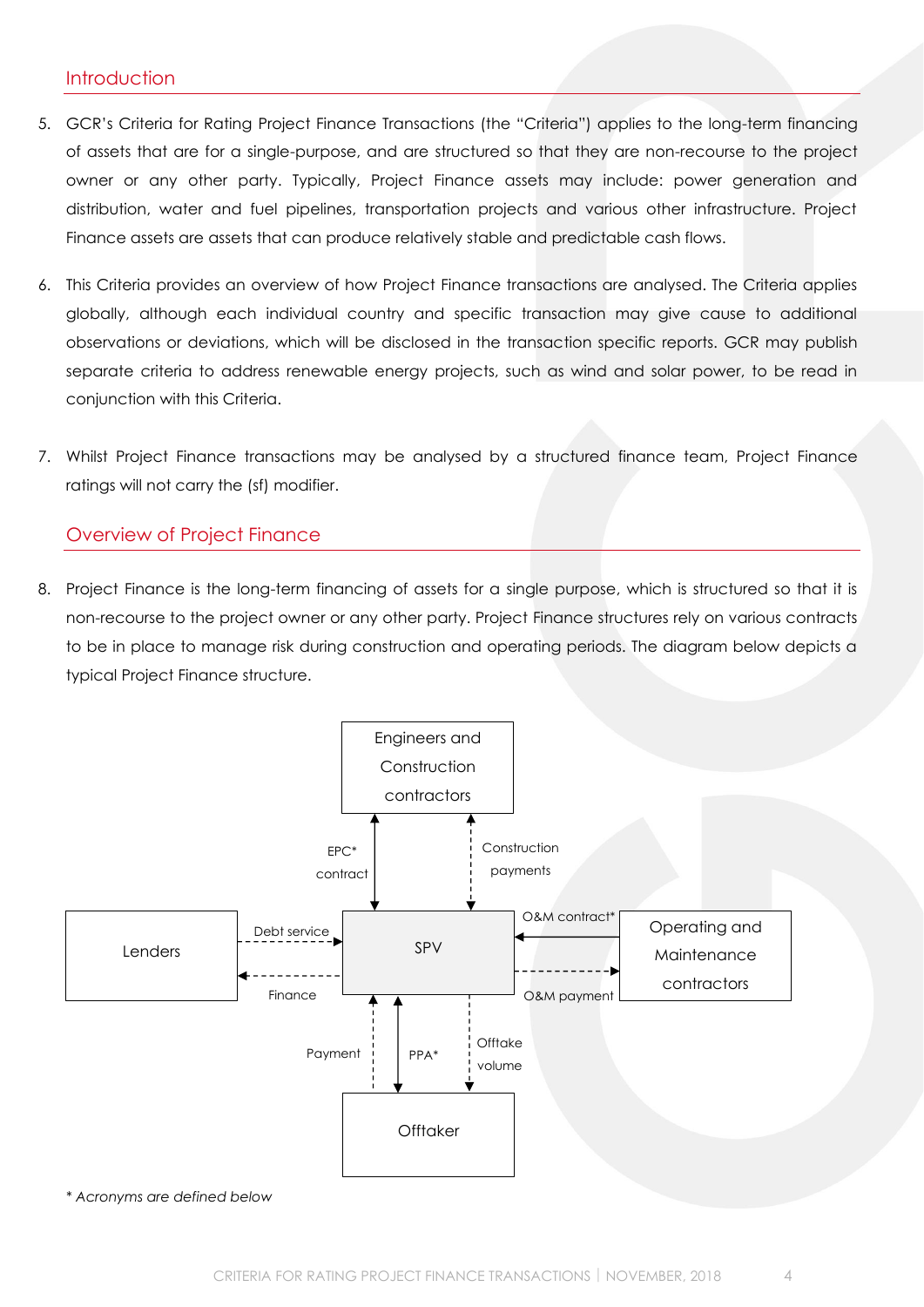9. Assets are typically held in a Special Purpose Vehicle ("SPV"). A Power Purchase Agreement ("PPA") for example, or other form of Revenue contract, allows the SPV to sell the output of the assets to an off-taker or revenue counterparty. If there is a construction period, the engineering, procurement and construction ("EPC") contract will set out the terms of construction, normally at a fixed price. The operating and maintenance ("O&M") contract sets out the terms of the operating and maintenance contractors during the operating period. The contracts mentioned typically transfer risk from the SPV to the transaction counterparties. GCR expects to receive copies of all contracts, as well as structural legal documents. The contracts and legal documents should cover risks associated with the transaction, such as construction risk, operating risk, price and inflation risk, catastrophic risk, as well as credit risk of the counterparties. These risks will be discussed in further detail throughout the Criteria.

#### <span id="page-4-0"></span>Analytical Approach

- 10. There are many aspects that make up GCR's analysis of a Project Finance transaction. These are reviewed in detail as part of the analysis used to determine the ratings. GCR applies a scorecard approach, which may be weighted towards certain factors and notched up or down for certain structural deficiencies/ enhancements or mitigated/unmitigated risks. Whilst the scorecard acts as a guideline for indicative rating categories, there are also a number of sub-factors that incorporate both quantitative and qualitative analysis. As such, the scorecard should be used as a guideline, as the final rating may be notched up or down, or cross into another rating category. The factors that are considered in the scorecard are discussed within this Criteria.
- 11. The scorecard assumes a fully amortising transaction during the operating period. Where the transaction is non-amortising or partially amortising, additional factors will be taken into consideration in the analysis, as detailed later in this Criteria.
- 12. Details of the scorecard can be found in Appendix A of this Criteria. Factors that may lead to notching are additional inputs to the analysis and are not covered by the scorecard.

#### <span id="page-4-1"></span>Construction Period

- 13. The construction period is often deemed the riskiest part of the project. As such, GCR may notch the rating downwards if the risks during the construction period are deemed to be greater than during the operating period.
- 14. To analyse the construction period and the risks inherent thereto, GCR will assess the following to determine if notching is appropriate:
	- Complexity of Construction;
	- Assessment of Quality of EPC Contractor and EPC contractual arrangements; and
	- Construction Period Liquidity/Funding Adequacy.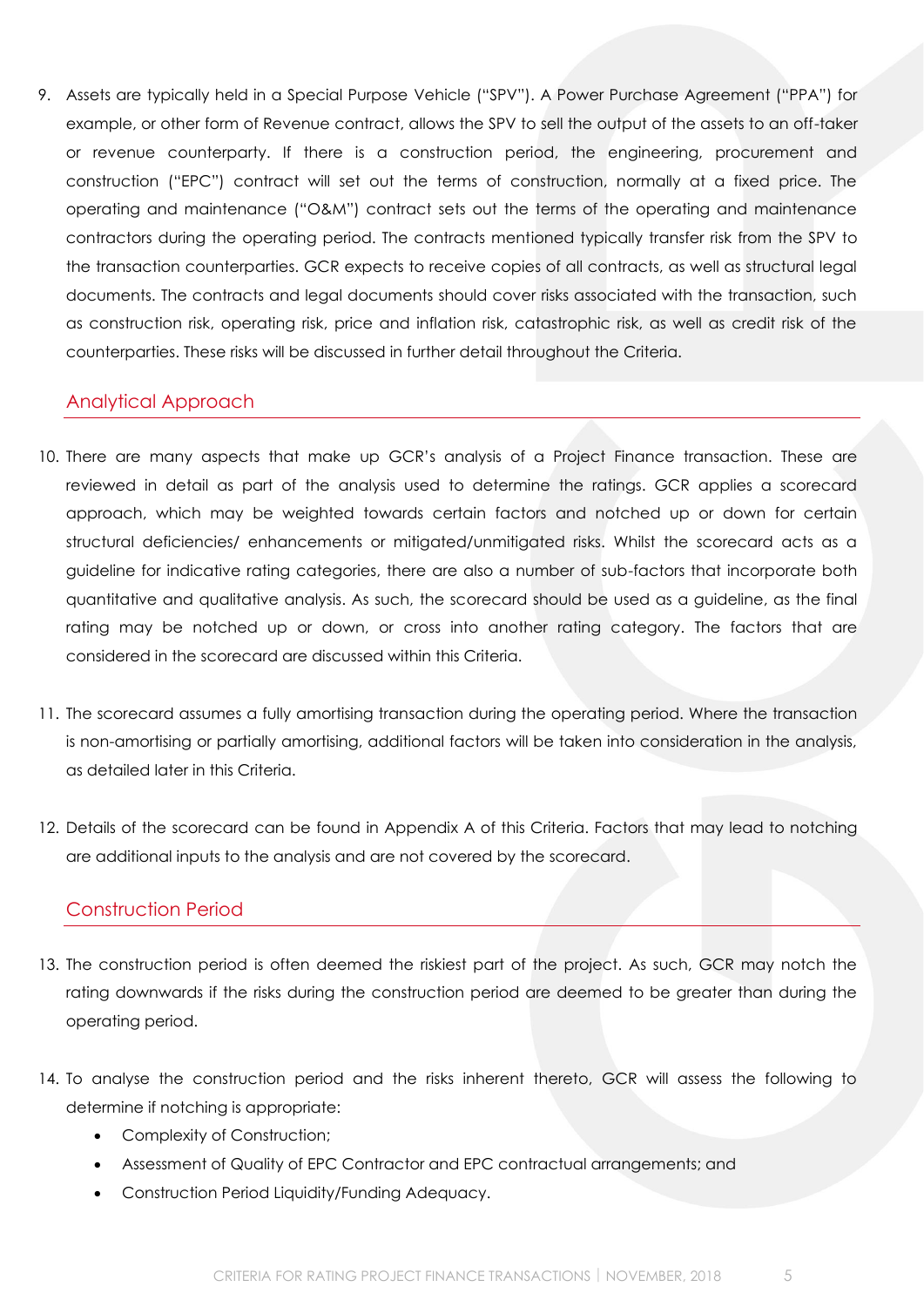It should be noted that other factors may also be taken into consideration.

#### <span id="page-5-0"></span>Complexity of Construction

- 15. Construction risk varies for different project types. Typically, the more complex the technology, the higher the construction risk. Also, certain geographical locations or terrains may have an impact on construction risk. The design and scale of a project may also have an impact. A nuclear project for example, has more complex construction risk than a renewable energy project, where construction risk is negated once equipment has been delivered and installed.
- 16. Construction risk is not covered by the scorecard analysis, but is used as a base to determine notching if a construction period is applicable

#### <span id="page-5-1"></span>Assessment of Quality of EPC Contractor and EPC contractual arrangements

17. In evaluating construction risk, GCR will evaluate the contractor's experience, reputation and track record. GCR will also assess whether the construction contractor has sufficient experience with respect to the size and type of project to be constructed. Where a contractor is not rated, GCR will use an internal credit assessment process to evaluate the credit quality of the construction contractor. In respect of an EPC contractual arrangement, GCR will evaluate the arrangement to ascertain if it is a fully wrapped fixed price, turnkey type arrangement, and whether it is date certain. The contractual arrangement should clearly transfer the risk of construction to the third-party contractor. To the extent that the SPV is left with any exposure to construction risk, GCR will evaluate the severity of the risk retained.

#### <span id="page-5-2"></span>Construction Period Liquidity/Funding Adequacy

- 18. GCR will assess if the project has sufficient ability to service its debt obligations until the construction is completed and payment commences under the offtake agreements. GCR will look for liquidity facilities or reserves to be in place to cover a six-month delay in construction as a minimum; although this may be increased depending upon the complexity of the project and jurisdiction.
- 19. Liquidity may be provided by a number of different means. Typically, it is provided by liquidated damages to be paid by the EPC contractor, cash funded reserves, or Letters of Credit (LCs), amongst others.
- 20. If the EPC contractor is unrated or has a low rating, then other sources of external liquidity may be required, in addition to liquidated damages.

#### <span id="page-5-3"></span>**Guarantees**

21. If government guarantees or insurance policies are in place, that negate some elements of construction risk, GCR will factor these into its analysis. Likewise, if guarantees are in place from other counterparties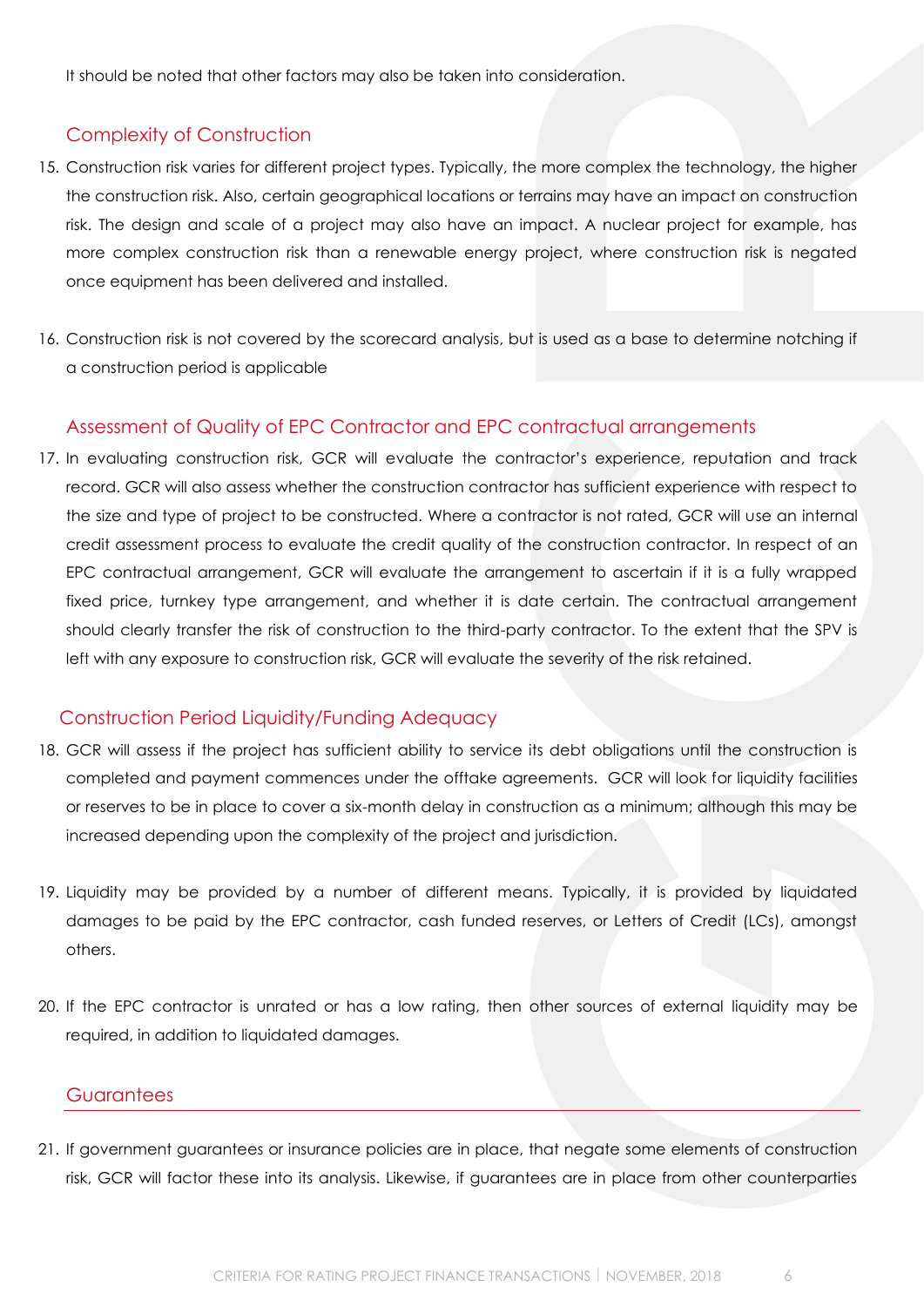that negate elements of construction risk, GCR will review the adequacy of the guarantees and the counterparties, and factor this into its analysis.

## <span id="page-6-0"></span>Operating Period

- 22. During the operating period, operating and maintenance costs are typically low, with high replaceability of the contractor. This results in lower risks during the operating period. Nevertheless, the following operating period risks are assessed by GCR in its analysis:
	- Operating and Maintenance Risks and Costs;
	- Revenue/Offtake Agreements;
	- Availability; and
	- Competitiveness.

#### <span id="page-6-1"></span>Operating and Maintenance Risks and Costs

- 23. In order for cash flows to be sustained with a high degree of certainty, operational performance needs to be maintained at specified levels and ongoing maintenance is necessary. Where such output levels cannot be attained or maintenance is not adequate, this will serve to increase the cost of the project. Therefore, GCR will look to assess the experience and track record of such a contractor.
- 24. GCR will look to the O&M contract to see if it contains a clause for operating damages should a contractor underperform. Contracts should also contain clauses that allow an O&M contractor to be seamlessly replaced in such a circumstance.
- 25. A sponsor typically has equity in a project and as such, the degree to which a sponsor is invested in a project is often indicative of a higher commitment to a successful project. GCR will also review the sponsor's equity investment, as well as its support track record and credit worthiness. O&M costs are expected to be a reasonable portion of the cost structure and be stable over the life of the project.

#### <span id="page-6-2"></span>Revenue/Offtake Agreements

- 26. The certainty and sustainability of cash flows throughout the life of the transaction is a key factor in the rating analysis of the transaction. Therefore, GCR will assess the revenue/offtake agreements in place. GCR will evaluate the credit strength of the offtaker, as well as its ability to honour the revenue contract. In cases where there are multiple offtakers, a diverse pool of ratings may provide further comfort. Where there is a single offtaker, and the offtaker is a highly rated single entity, a government or state-owned entity, and the project is integral to the offtaker's grid, more credit may be given. There may also be instances where a project may be rated higher than the rating of the offtaker as many other factors, not solely the offtaker's rating, are taken into consideration in the analysis.
- 27. If revenues and operating costs are mismatched, this could translate into increased risk for a transaction. Fixed pricing and a longer term revenue contract can help mitigate risk.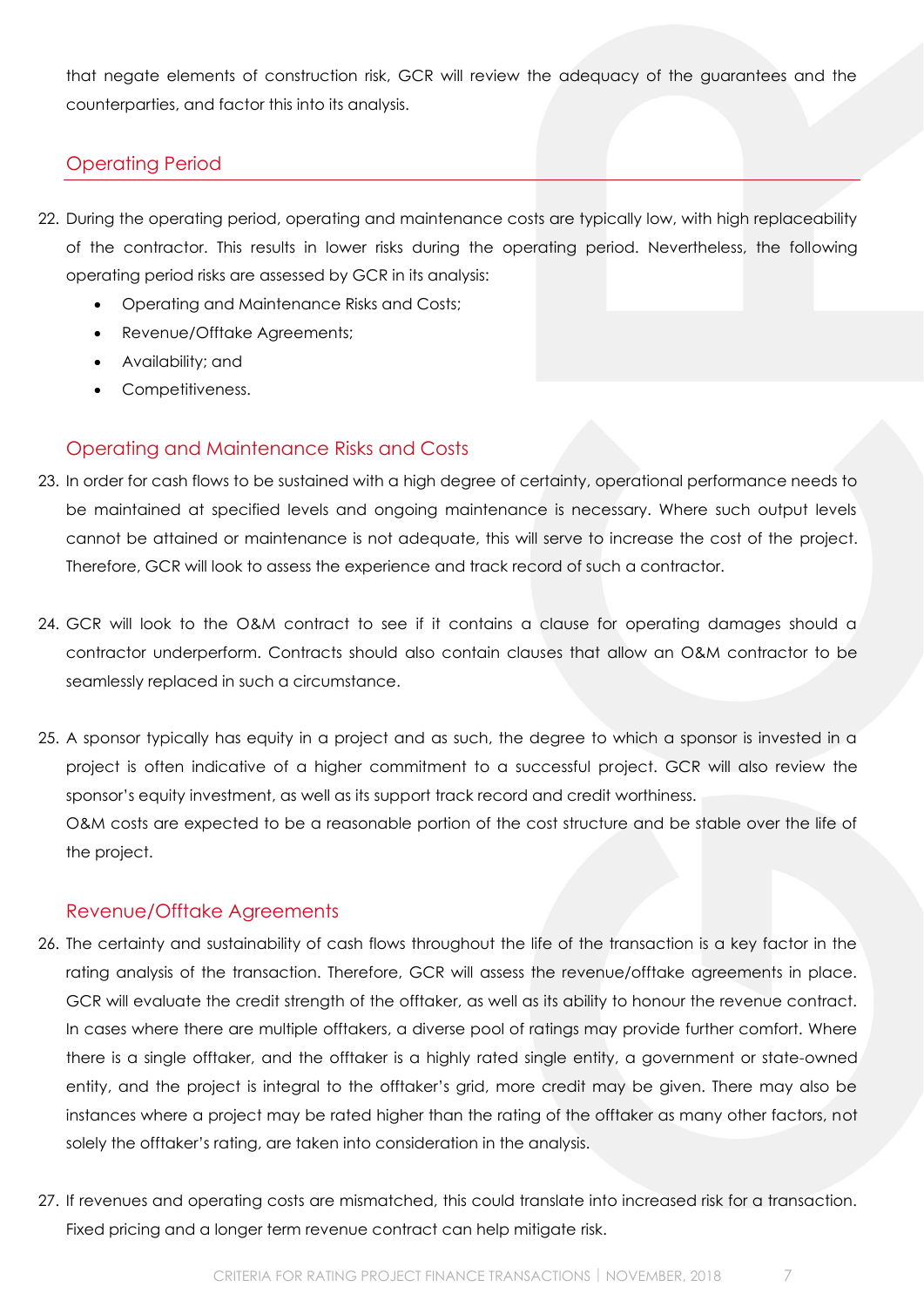- 28. Merchant risk projects, i.e. projects that sell output at market price, are deemed to be higher risk and, as such, will not be covered under GCR's scorecard analysis. Merchant price projects will be assessed on a case by case basis and will typically require independent market studies to be carried out.
- 29. Fixed price contracts typically reduce risk in a project, albeit, this can create further risk as underlying costs (e.g. fuel prices) can fluctuate. To mitigate this, contracts may include a fixed price component, as well as a variable element that would typically be priced based on the market price of a particular commodity or input.

#### <span id="page-7-0"></span>**Availability**

- 30. Availability refers to the amount of a particular product or service (such as megawatts of electricity or kilolitres of water) that is offered or required by the offtaker. Availability clauses are typically structured such that the service provider is required to make a particular amount of a product available to the offtaker, while the offtaker commits to purchasing a certain quantum of product.
- 31. Thus, in an offtake agreement, the usage fee (usually calculated based on the fixed fee component) is required to be paid to the service provider on availability of the service being provided and not on actual dispatch.
- 32. The contract should be assessed for contract 'outs' as these can increase risk. For example, a contract that imposes high availability parameters on a project can add further risk to a transaction if the agreed level of service provision is set too close to the attainable range. This increases the likelihood of a breach of availability and thus results in penalty payments to the offtaker or a reduction in the revenue received. Availability should be set within reasonable limits of the project, and will be assessed within the analysis.
- 33. As such, GCR will assess if the technology is tested and has a proven track record. GCR will look to evidence of warranty periods and the duration of long-term service arrangements to assist in providing required availability.

#### <span id="page-7-1"></span>**Competitiveness**

34. GCR will assess the competitiveness of the project relative to other projects/plants in the market. This assessment looks to the cost of production/generation and also the cost competitiveness of the contract in current market conditions. For example, GCR will assess how competitive the project would be if, in the case of a power plant, the offtake contract were to be terminated and the power needed to be sold into the market. Therefore, if the revenue contract pays substantially above market price, this can increase risk as it would make replacement less likely. Regulatory issues are also considered in the analysis, as a change in law or the regulatory environment may have a substantial impact on existing revenue contracts for power or other forms of production.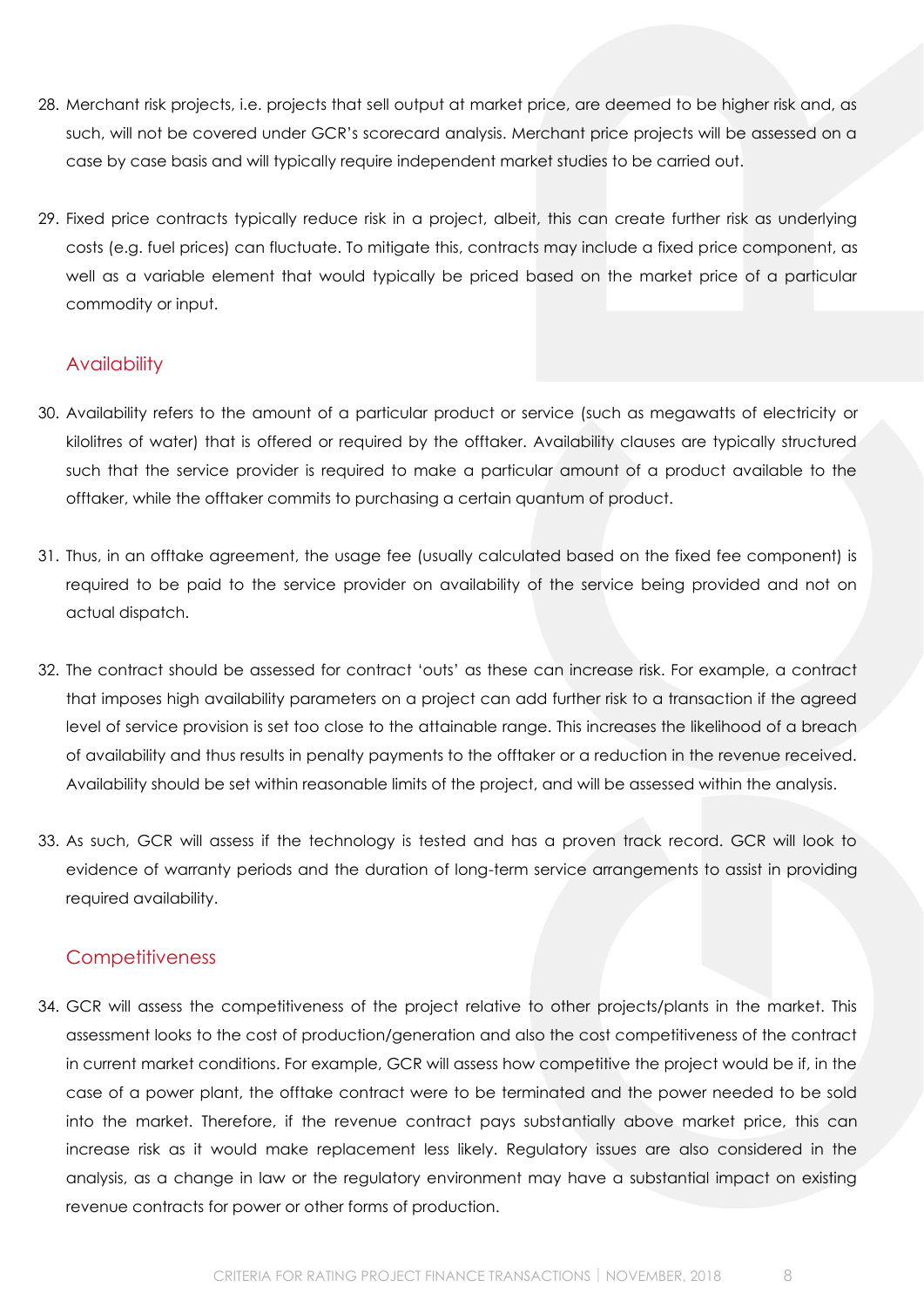#### <span id="page-8-0"></span>Financial structure

- 35. In addition to the scorecard analysis, GCR will consider the following measures of financial strength of the SPV and the loan covenants (as well as other related factors) as potential risk mitigants in the analysis:
	- Debt Structure:
	- Reserves;
	- Insurance; and
	- Counterparties.

#### <span id="page-8-1"></span>Debt Structure

- 36. The Debt Service Coverage Ratio ("DSCR") is the key financial measure for a Project Finance transaction and is the cash flow available for debt service. DSCR is expected to be relatively consistent and is driven by the stability and certainty of cash flows. Subordinated debt and any other fixed charges are covered in the DSCR calculation. DSCR is the most appropriate measure for fully amortising structures. For partially or non-amortising structures, GCR will review other key financial metrics. For fixed payment transactions, GCR will assess if any inflation protection is in place, and where necessary, stress the cash flows with an inflation assumption. It is assumed that a transaction can withstand inflation of up to 10% annually through its life, with a DSCR of 1.0x or higher. For Power generation projects, GCR expects a DSCR of between 1.2x - 1.6x to achieve the lower end of an 'A' rating band. It is atypical for Project Finance transactions to achieve ratings above the 'A' rating band. However, with all other factors being of supreme quality, having a high DSCR may potentially enable a transaction to achieve a higher rating.
- 37. DSCR triggers may be implemented on a transaction to trap cash flows and prevent equity distributions in the event that the triggers are breached. GCR will view any such DSCR triggers as favourable to a transaction, as they should stop the deterioration of DSCRs. The rating categories corresponding to DSCR bands can be found in Appendix B.
- 38. The term of the debt is also key. The debt should mature prior to the contract term end date. If the term of the debt exceeds the term of the contract then market value risk and potentially interest rate risk is assumed at maturity. Most Project Finance transactions are fully amortising and exceptions for those that are non-amortising or partially amortising are notched within the rating analysis.
- 39. Refinancing risk is another structural risk. If a transaction is refinanced, the different interest rate that could be incurred may have an impact on the DSCR. If the DSCR is at the higher end of the rating category, the impact may be limited but the reverse may also be true where even a slight decrease in the DSCR could trigger a rating downgrade.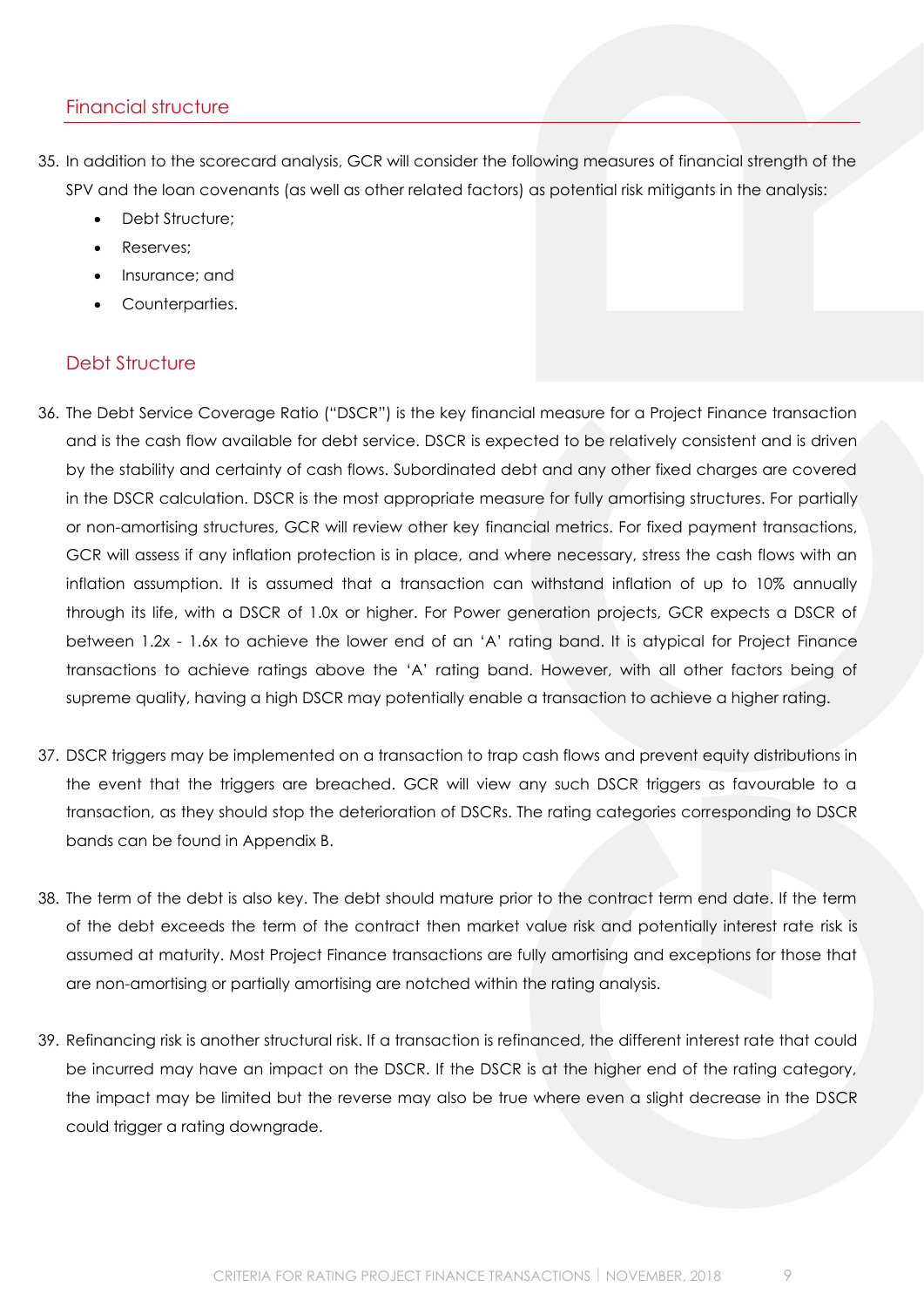#### <span id="page-9-0"></span>Reserves

- 40. For Project Finance transactions a minimum of a six months' debt service reserve is standard. GCR will assess the amount of the debt service reserve dependent upon the underlying project type. Projects that exhibit volatility in production may be subject to higher debt service reserve requirements. Projects that have less than a six month debt service reserve are likely to be rated lower than those with a minimum of six months.
- 41. In addition to a debt service reserve, GCR will also look to a maintenance reserve, if maintenance costs are considered substantial for a project. Where there is a need for regular maintenance, such as for wind projects, a debt service reserve is necessary as a standard.
- 42. GCR will review any other reserves or forms of liquidity available to a transaction within its analysis. Such reserves should be cash funded or provided by means of a LC by an appropriately rated counterparty.

#### <span id="page-9-1"></span>**Insurance**

43. GCR will assess the insurance coverage provided. The insurance policy should cover, amongst others, the replacement cost of a project, force majeure, and potential business interruption. Noteholders should be an insured party and have the ability to elect whether notes are to be paid out, or the project be replaced or rebuilt if necessary. Any changes to the insurance policy should have the consent of the noteholders. GCR expects insurance to be provided by a recognised insurance company with a sufficient credit rating. Annual insurance certificates should be supplied by the SPV, detailing continued coverage and compliance with terms. Insurance renewal risk is deemed to be a low risk factor as insurance premiums make up a small proportion of the project costs.

#### <span id="page-9-2"></span>**Counterparties**

- 44. Any financing counterparty to the transaction such as the account bank, LC provider, or swap counterparty should be rated.
- 45. Typically for Project Finance, the financing counterparties will be rated higher than the debt rating. GCR has minimum counterparty rating guidelines, which are published within its Criteria for Rating Structured Finance Transactions, updated in September 2018, and available at [www.gcrratings.com.](http://www.gcrratings.com/)

#### <span id="page-9-3"></span>On-Site Review

46. GCR will typically meet with the management team of a project to discuss its business strategies, policies, competitive performance and projections. GCR will also discuss advances and changes in technologies to assess that the project will be well run, as well as to review and establish the managerial track record.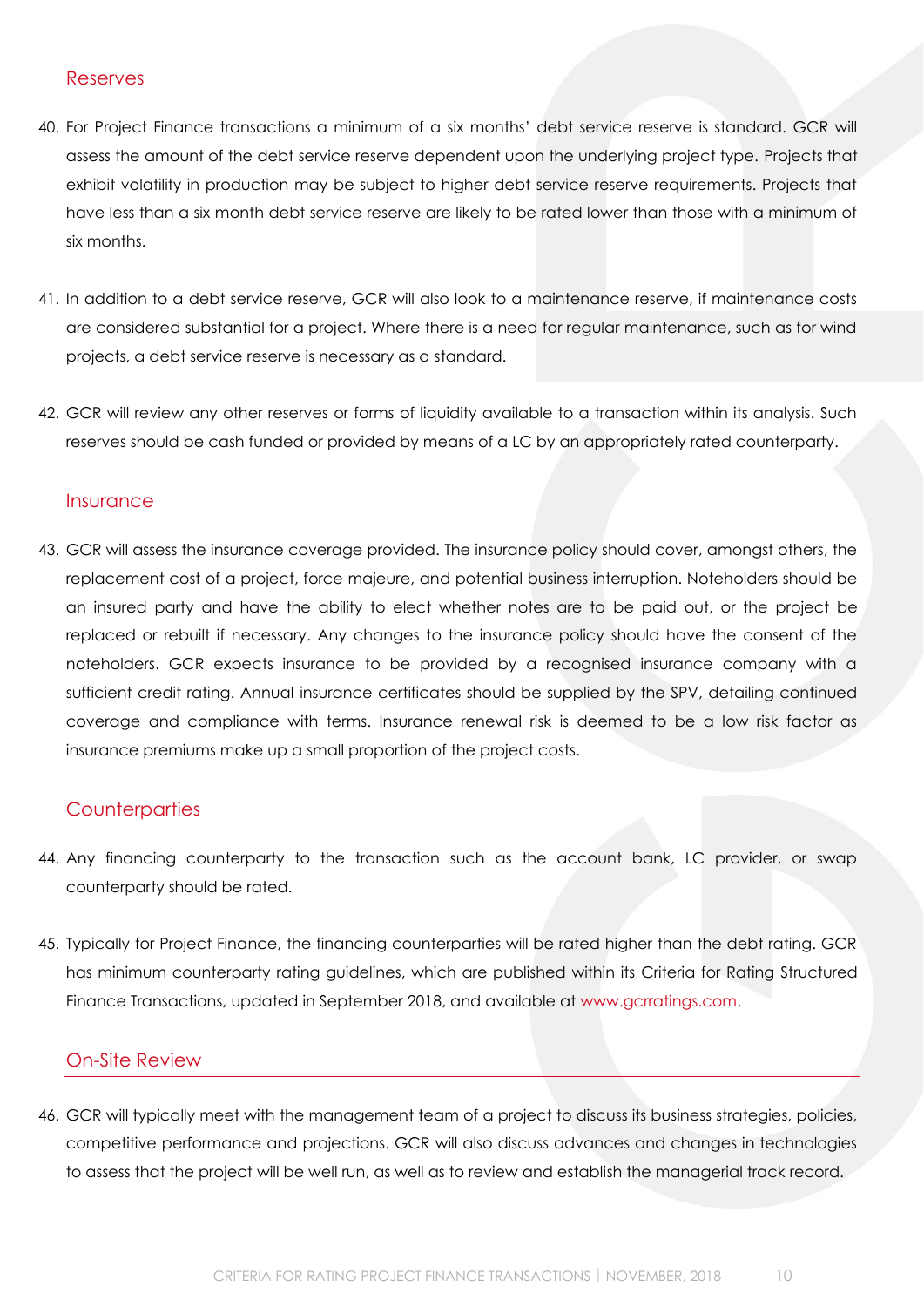47. GCR also expects to receive audited financial statements prepared by a recognised firm of auditors. Delays in receiving audited financial statements or qualifications in the statements may be considered an indication of a potential breakdown in a project's internal controls.

#### <span id="page-10-0"></span>Legal Considerations

- 48. Whereas in a securitisation, bankruptcy remoteness of the SPV is commonplace, this is not the case for many Project Finance transactions. Project Finance SPVs are often not bankruptcy remote from the parent. Whilst Project Finance SPVs may engage in a broader range of activities, these should still be reasonably limited. GCR expects to see separate covenants in respect of the SPV, and would expect the SPV to have an independent director in place.
- 49. From time to time commercial disputes may arise in respect of the SPV and contractors, or the revenue counterparty. GCR expects a sufficient dispute resolution clause to be in place that provides a transparent and timely guideline that limits legal recourse and enables continued operation or construction until such dispute has been resolved.
- 50. GCR will analyse the security structure presented. Noteholders should have a first-ranking, perfected, senior security interest or other form of security such as a mortgage over the assets of the SPV. Upon a default of the SPV, the noteholders should be able to control the assets of the SPV and take over any contractual rights and/or obligations of the SPV, including control of contracted cash flows.
- 51. GCR expects to receive full transaction legal documentation, as well as legal opinions addressing amongst others: the creation and legal existence of the SPV, validity and enforceability of security, and the power and authority for the SPV to enter into certain projects.
- 52. GCR will typically use external counsel to review legal opinions.

#### <span id="page-10-1"></span>Non or Partially Amortising transactions

- 53. Project Finance transactions are typically fully amortising and the scorecard in Appendix A addresses such structures. Where a structure is non-amortising or only partially amortising, the DSCR may not always be the most appropriate financial metric. Where debt is non-amortising, the majority of debt reduction typically arises from excess cash flows. This results in the DSCR not accurately reflecting the ability of the project to cover its debt. On this basis, where it is deemed the DSCR may not be an accurate measure, GCR will review the cash flow coverage. However, ratio ranges for a rating category may be significantly higher i.e. between 1.2x for 'B' up to 6.5x for an 'A' band rating. The DSCR bands and their relevant corresponding rating categories can be found in Appendix B.
- 54. In addition to reviewing cash flow coverage, GCR will assess the Total Debt to Total Capitalisation on a project company's balance sheet. To achieve an 'A' rating, GCR will look for a minimum 20% Total Debt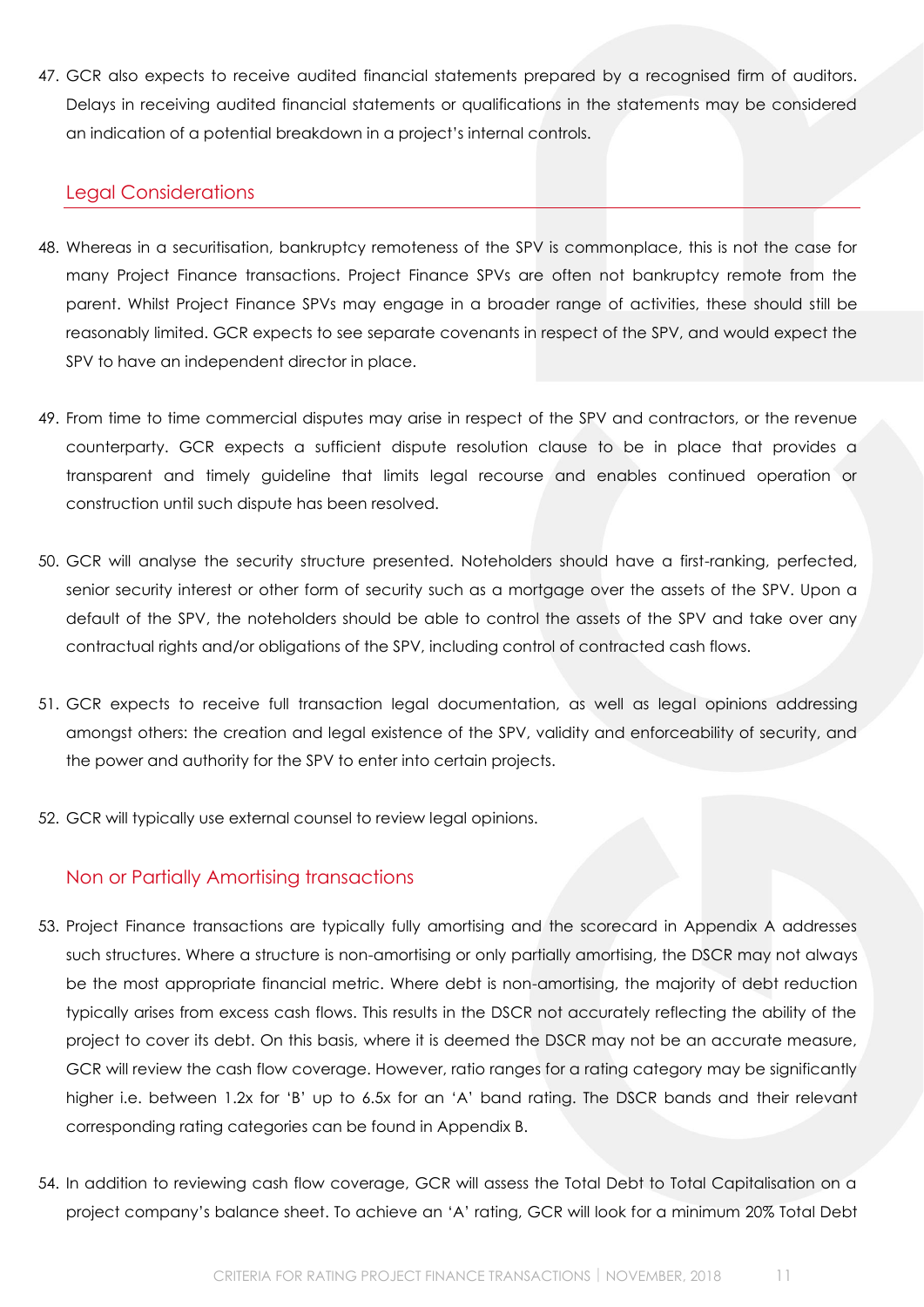to Total Capitalisation ratio up to 60% for a 'BB' or lower rating category. The ratios and their corresponding rating categories can be found in Appendix B.

55. A qualitative assessment may be made in respect of future cash flows in respect of refinancing risk.

#### <span id="page-11-0"></span>Performance Monitoring

- 56. Ongoing monitoring of performance of transactions and the underlying assets is key to the rating process and maintaining ratings. GCR expects sufficient performance information to be provided on a monthly/
- 57. quarterly basis. GCR also expects to be notified of any changes to the transaction that may impact the current rating and its analysis.
- 58. Upon each reporting period, GCR will review the performance information provided, to ensure it is reflective of the metrics derived from the initial rating analysis. In addition, surveillance rating panels are held annually at a minimum, or sooner as events warrant. Negative or improved performance of the underlying portfolio may trigger a potential rating action. For public transactions, GCR will publish a performance report on an annual basis at a minimum, or sooner as events warrant.

#### <span id="page-11-1"></span>**Disclaimer**

59. Note that GCR is not a legal, tax or financial adviser and will only provide a credit opinion of the rated securities. For example, a rating does not cover a potential change in the applicable laws nor can it be regarded as an audit. Moreover, GCR is not a party to the transaction documents nor does it provide legal, tax or structuring advice.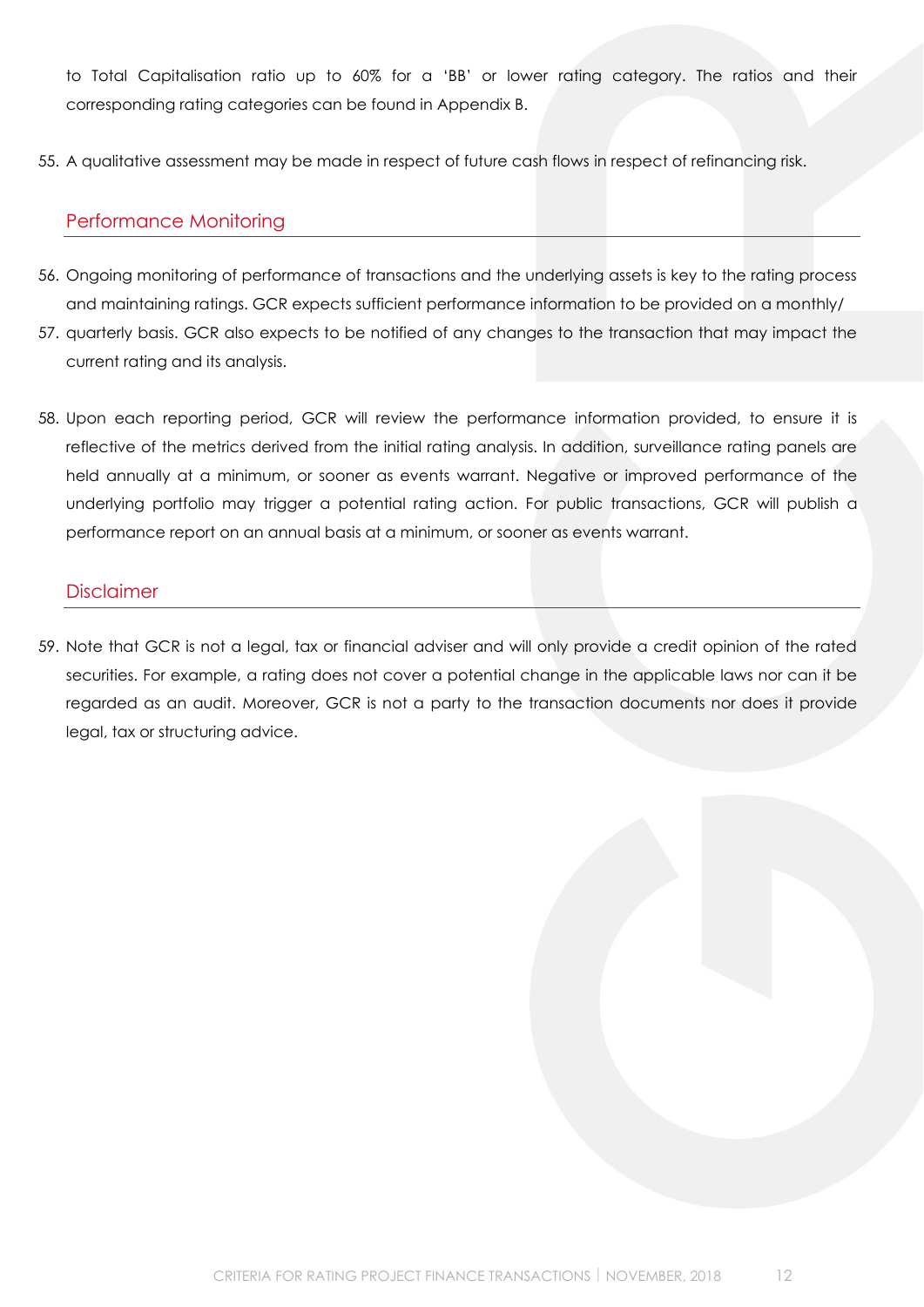## <span id="page-12-0"></span>Appendix A – Scorecard

The following scorecard should act as a guideline to the rating analysis. Additional factors may be taken into consideration in the analysis, and both a quantitative and qualitative assessment may be made in addition to the scorecard below. These assumptions will be discussed during the rating panel process.

|                                                                                              |                                                                                                                                                                                                                                                                                                                                                                                               |                                                                                                                                                                                                                                                                                                                                                                                                                                                               | $BB$ or $\leq$                                                                                                                                                                                                                                                                                                                                                                                                                                                |
|----------------------------------------------------------------------------------------------|-----------------------------------------------------------------------------------------------------------------------------------------------------------------------------------------------------------------------------------------------------------------------------------------------------------------------------------------------------------------------------------------------|---------------------------------------------------------------------------------------------------------------------------------------------------------------------------------------------------------------------------------------------------------------------------------------------------------------------------------------------------------------------------------------------------------------------------------------------------------------|---------------------------------------------------------------------------------------------------------------------------------------------------------------------------------------------------------------------------------------------------------------------------------------------------------------------------------------------------------------------------------------------------------------------------------------------------------------|
| <b>Operating</b><br>Period<br><b>Assumptions</b>                                             | A<br><b>High Quality</b>                                                                                                                                                                                                                                                                                                                                                                      | <b>BBB</b><br>Average                                                                                                                                                                                                                                                                                                                                                                                                                                         | Weak                                                                                                                                                                                                                                                                                                                                                                                                                                                          |
| Operating & Maintenance<br>(0&M)<br>costs,<br>proven<br>technology<br>track<br>and<br>record | High replaceability of<br>$\bullet$<br>operators<br>Technology proven<br>$\bullet$<br>On-going O&M costs<br>$\bullet$<br>expected<br>to<br>be<br>modest<br>Operator has a strong<br>$\bullet$<br>track record<br><b>O&amp;M</b><br>contract<br>$\bullet$<br>contains<br>significant<br>operating damages<br>Sponsor track record<br>$\bullet$<br>of on-going financial<br>support for project | $\bullet$<br>Average<br>replaceability<br>Technology<br>proven,<br>$\bullet$<br>operating issues have<br>occurred / average<br>operating history<br>O&M essentially to<br>$\bullet$<br>maintain<br>project<br>efficiently<br>Recognised operator<br>$\bullet$<br>Long-term<br>O&M<br>$\bullet$<br>contract with limited<br>operating<br><b>or</b><br>no<br>damages<br>Sponsor<br>has<br>good<br>$\bullet$<br>track record, financial<br>support and oversight | Low replaceability<br>$\bullet$<br>Technology<br>$\bullet$<br>considered proven,<br>with<br>untested<br>elements or limited<br>history<br>Need<br>for active<br>$\bullet$<br><b>O&amp;M</b><br>Operator<br>$\bullet$<br>experience limited<br>to this technology<br>type<br>Contract<br>$\bullet$<br>lengths<br>may not<br>exceed<br>project life<br><b>No</b><br>operating<br>$\bullet$<br>damages<br>Sponsor with little or<br>$\bullet$<br>no track record |
| Revenue/PPA/Offtake<br>Agreements                                                            | Very high predictable<br>$\bullet$<br>/ stable cash flows<br>1 or more highly rated<br>$\bullet$<br>offtakers<br>No fuel<br>$\sqrt{ }$<br>resource<br>$\bullet$<br>supply risk<br>Extremely<br>limited<br>$\bullet$<br>contract outs                                                                                                                                                          | Highly predictable /<br>$\bullet$<br>stable cash flows from<br>a minimum of 1 credit<br>worthy counterparty<br>for the full term of the<br>project<br>Low fuel / resource<br>$\bullet$<br>supply risk<br>Limited contract outs<br>$\bullet$<br>Attainable availability<br>$\bullet$<br>demands                                                                                                                                                                | $< 50\%$<br>flows<br>$\bullet$<br>cash<br>contracted<br>Cash<br>flows<br>$\bullet$<br>considered<br>less<br>stable<br>High risk of fuel /<br>$\bullet$<br>resource supply risk<br>$\bullet$<br>Contract<br>constrained<br>by<br>availability<br>tests<br>and other outs                                                                                                                                                                                       |
| Competitiveness<br>of<br>Contracts                                                           | Strong<br>$\bullet$<br>competitiveness<br>Strong<br>economic<br>$\bullet$<br>rationale for projects<br>and<br>predictable<br>profitability<br>contract<br>Terms<br>of<br>$\bullet$<br>competitive<br>Little<br>impact<br>$\bullet$<br>on<br>following<br>revenue<br>termination<br>of<br>the<br>contract                                                                                      | Reasonably<br>cost<br>$\bullet$<br>competitive<br>of<br>Some<br>degree<br>$\bullet$<br>barrier to entry<br>Terms of contact at or<br>$\bullet$<br>near market price<br>Modest<br>revenue<br>$\bullet$<br>erosion on termination<br>of the contract                                                                                                                                                                                                            | $\bullet$<br>Weak<br><b>or</b><br>no<br>competitive<br>advantage<br>Terms of contract<br>$\bullet$<br>20%-50%<br>above<br>market price<br>Failure to replace<br>$\bullet$<br>contract may result<br>in a lack of revenue<br>and<br>potential<br>default<br>within<br>2<br>years                                                                                                                                                                               |
| <b>Competitiveness of Assets</b>                                                             | Competitive<br>assets<br>$\bullet$<br>located in 1 or more<br>countries / regions<br>High<br>obstacles<br>to<br>$\bullet$<br>entry                                                                                                                                                                                                                                                            | Consistently<br>$\bullet$<br>competitive in 1<br><b>or</b><br>countries<br>more<br>$\prime$<br>regions<br>Regulatory<br>$\sqrt{2}$<br>legislative protection<br>for limited time<br>Mid-range<br>obstacles<br>$\bullet$<br>to entry                                                                                                                                                                                                                           | Legislative<br>$\bullet$<br><b>or</b><br>regulatory<br>obstacles<br>Low obstacles<br>to<br>entry<br><b>New</b><br>entrants<br>a<br>threat<br>severe<br>to<br>business                                                                                                                                                                                                                                                                                         |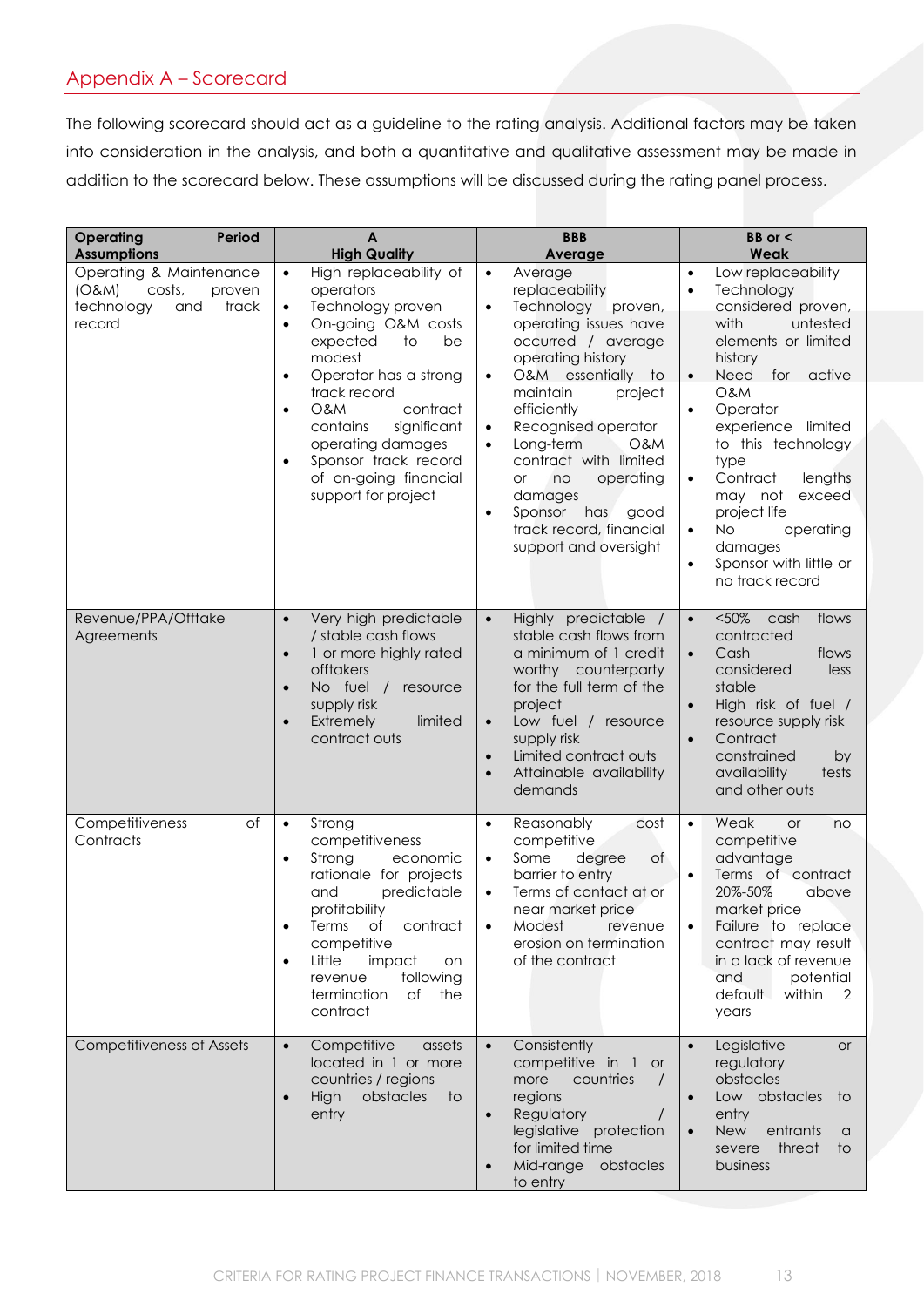## <span id="page-13-0"></span>Appendix B – DSCR Ratios

As The following DSCR ratios are considered in GCR's analysis for amortising transactions:

|      | <b>BBB</b>                   | ΒB<br>⊱orl |
|------|------------------------------|------------|
| 1.6x | $2v + 2$<br>.6X<br>∆∡.<br>∣∪ | 2v<br>۸ ټ. |

#### The following DSCR ratios are considered in GCR's analysis for non-amortising transactions:

|               | <b>BBB</b>       | BB or $\leq$     |
|---------------|------------------|------------------|
| $6.5x$ or $>$ | $4.0x$ to $6.5x$ | $1.2x$ to $4.0x$ |

For non-amortising transactions, GCR will also consider the following Total Debtor to Total Capitalisation ratios in its analysis:

|       | <b>BBB</b> | $BB$ or $\leq$ |
|-------|------------|----------------|
| 40%   | 60%        | 60% or         |
| 20% - | 40%        | $\mathsf{r}$   |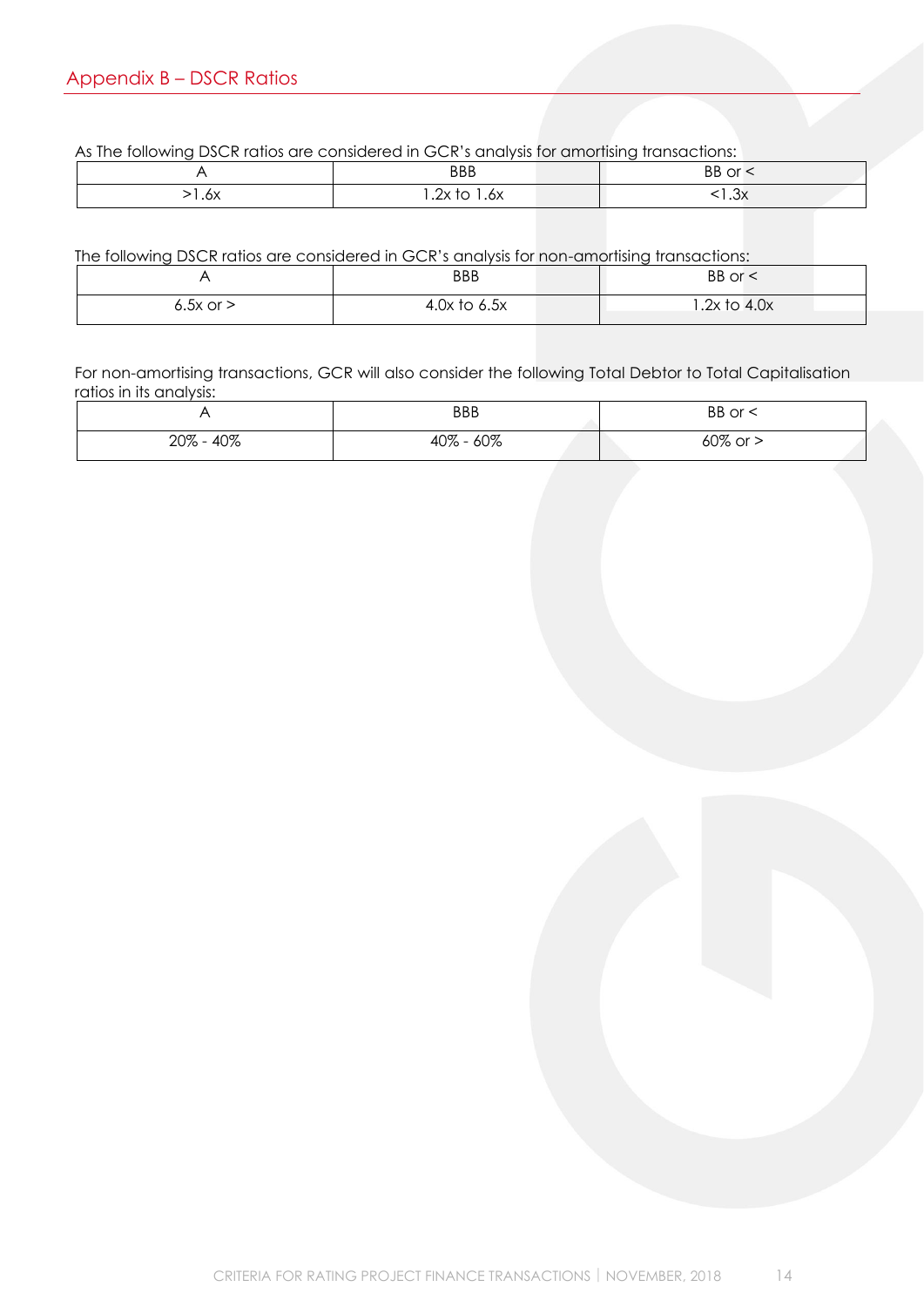## <span id="page-14-0"></span>Glossary of Terms/Acronyms

| Administrator        | A transaction appointed agent responsible for the managing of a Conduit or a Special Purpose Vehicle. The responsibilities        |
|----------------------|-----------------------------------------------------------------------------------------------------------------------------------|
|                      | may include maintaining the bank accounts, making payments and monitoring the transaction performance.                            |
| Advance              | A lending term, to transfer funds from the creditor to the debtor.                                                                |
| Agent                | An agreement where one party (agent) concludes a juristic act on behalf of the other (principal). The agent undertakes to         |
|                      | perform a task or mandate on behalf of the principal.                                                                             |
|                      | From a liability perspective, the paying off of debt in a series of installments over a period of time. From an asset             |
| Amortisation         | perspective, the spreading of capital expenses for intangible assets over a specific period of time (usually over the asset's     |
|                      | useful life).                                                                                                                     |
| Arrears              | General term for non-performing obligations, i.e. obligations that are overdue.                                                   |
| Asset                | An item with economic value that an entity owns or controls.                                                                      |
| Bond                 | A long term debt instrument issued by either: a company, institution or the government to raise funds.                            |
| Borrower             | The party indebted or the person making repayments for its borrowings.                                                            |
| Call Option          | A provision that allows an Issuer the right, not the obligation, to repurchase a security before its maturity at an agreed        |
|                      | price. The seller has the obligation to sell the security if the call option holder exercises the option.                         |
| Capital              | The sum of money that is used to generate proceeds.                                                                               |
| Cash Flow            | A financial term for monetary changes in operations, investing and financing activities.                                          |
| Collateral           | An asset pledged as security in event of default.                                                                                 |
| Commingling          | The mixing of various transaction parties' funds in an account.                                                                   |
| Coupon               | Interest payment on a security.                                                                                                   |
|                      | A provision that is indicative of performance. Covenants are either positive or negative. Positive covenants are activities       |
| Covenant             | that the borrower commits to, typically in its normal course of business. Negative covenants are certain limits and               |
|                      | restrictions on the borrowers' activities.                                                                                        |
|                      | A contractual agreement in which a borrower receives something of value now, and agrees to repay the lender at some               |
| Credit               | date in the future, generally with interest. The term also refers to the borrowing capacity of an individual or company           |
|                      | Limited protection to a transaction against losses arising from the assets. The credit enhancement can be either internal or      |
| Credit               | external. Internal credit enhancement may include: Subordination; over-collateralisation; excess spread; security package;        |
| Enhancement          | arrears reserve; reserve fund and hedging. External credit enhancement may include: Guarantees; Letters of Credit and             |
|                      | hedging.                                                                                                                          |
| Credit Rating        | An opinion regarding the creditworthiness of an entity, a security or financial instrument, or an issuer of securities or         |
|                      | financial instruments, using an established and defined ranking system of rating categories.                                      |
| <b>Credit Risk</b>   | The probability or likelihood that a borrower or issuer will not meet its debt obligations. Credit Risk can further be separated  |
|                      | between current credit risk (immediate) and potential credit risk (deferred).                                                     |
| Debt                 | An obligation to repay a sum of money.                                                                                            |
| Debt Sponsor         | Usually as Investment bank that brings a transaction to the capital markets, similar to an Arranger.                              |
|                      | A default occurs when: 1.) The Borrower is unable to repay its debt obligations in full; 2.) A credit-loss event such as charge-  |
| Default              | off, specific provision or distressed restructuring involving the forgiveness or postponement of obligations; 3.) The borrower is |
|                      | past due more than X days on any debt obligations as defined in the transaction documents; 4.) The obligor has filed for          |
|                      | bankruptcy or similar protection from creditors.                                                                                  |
| Desktop              | An assessment of the property value, with the value being compared to similar properties in the area.                             |
| Downgrade            | The assignment of a lower credit rating to a corporate, sovereign of debt instrument by a credit rating agency. Opposite          |
|                      | of upgrade.                                                                                                                       |
| Enforcement          | To make sure people do what is required by a law or rule et cetera.                                                               |
| Environment          | The surroundings or conditions in which an entity operates (Economic, Financial, Natural).                                        |
| <b>Excess Spread</b> | The net weighted average interest rate receivable on a pool of assets being greater than the weighted average interest            |
|                      | rate payable for the debt securities.                                                                                             |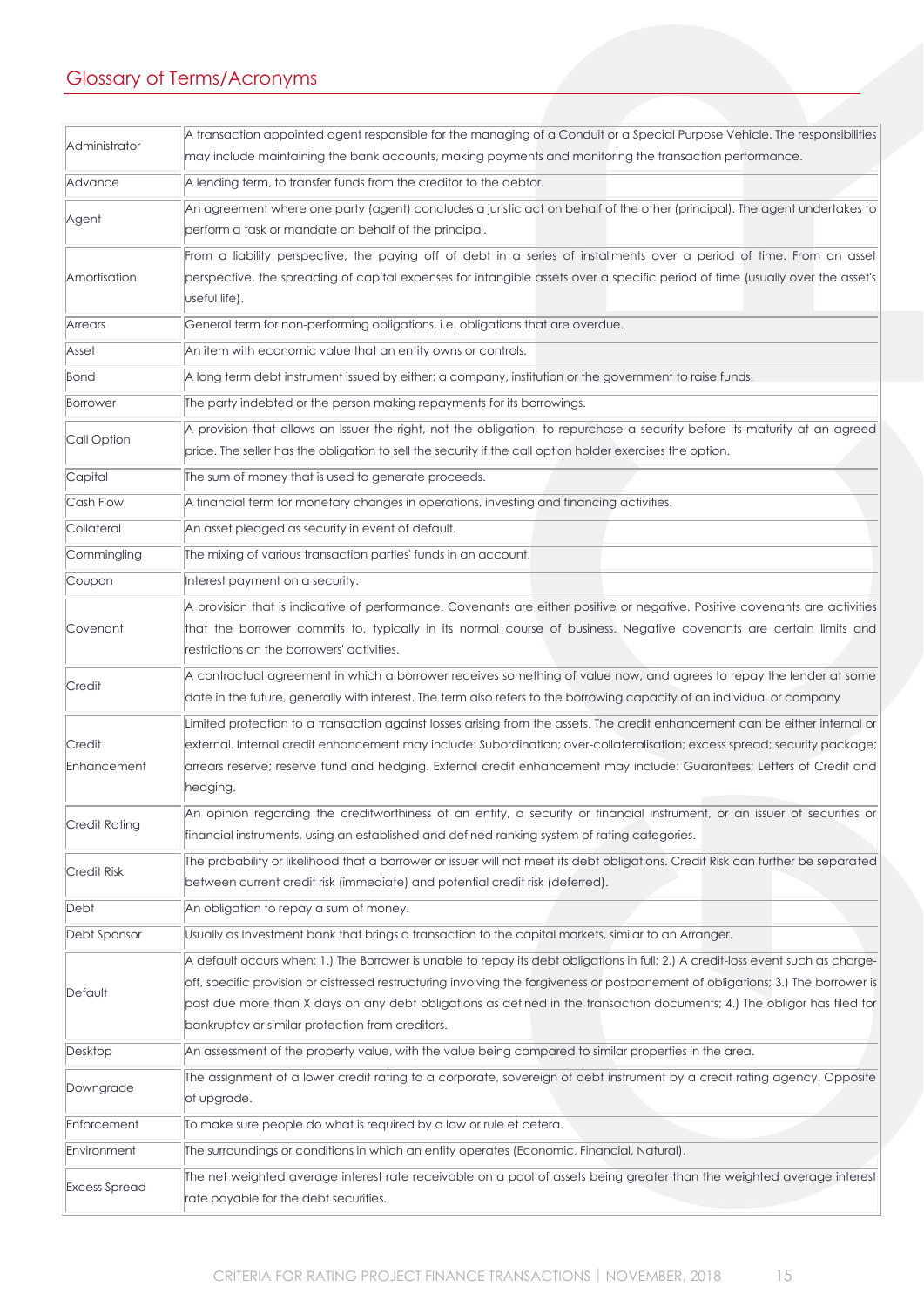| Guarantee       | An undertaking for performance of another's obligations in event of default.                                                   |
|-----------------|--------------------------------------------------------------------------------------------------------------------------------|
| Guaranteed      | A contract that guarantees the principal and interest repayment over a period of time. Typically GIC are used in relation      |
| Investment      | to a bank account.                                                                                                             |
| Contract        |                                                                                                                                |
| Income          | Money received, especially on a regular basis, for work or through investments.                                                |
| Index           | An assessment of the property value, with the value being compared to similar properties in the area.                          |
| Issuer          | The party indebted or the person making repayments for its borrowings.                                                         |
| Junior          | A security that has a lower repayment priority than senior securities.                                                         |
| Liability       | All financial claims, debts or potential losses incurred by an individual or an organisation.                                  |
| Liquidity       | The ability to repay short-term obligations or short-term availability of liquid assets to a market or entity.                 |
|                 | The risk that a company may not be able to meet its financial obligations or other operational cash requirements due to        |
| Liquidity Risk  | an inability to timeously realise cash from its assets. Regarding securities, the risk that a financial instrument cannot be   |
|                 | traded at its market price due to the size, structure or efficiency of the market.                                             |
|                 | A sum of money borrowed by a debtor that is expected to be paid back with interest to the creditor. A debt instrument          |
|                 | where immovable property is the collateral for the loan. A mortgage gives the lender a right to take possession of the         |
| Loan            | property if the borrower fails to repay the loan. Registration is a prerequisite for the existence of any mortgage loan. A     |
|                 | mortgage can be registered over either a corporeal or incorporeal property, even if it does not belong to the mortgagee.       |
|                 | Also called a Mortgage bond.                                                                                                   |
| Loss            | A tangible or intangible, financial or non-financial loss of economic value.                                                   |
| Market          | An assessment of the property value, with the value being compared to similar properties in the area.                          |
| Obligation      | The title given to the legal relationship that exists between parties to an agreement when they acquire personal rights        |
|                 | against each other for entitlement to perform.                                                                                 |
|                 | Either a call or a put option. A call option gives the holder the right to buy assets at an agreed price on or before a        |
| Option          | particular date. A put option gives the holder the right to sell assets at an agreed price on or before a particular date.     |
| Origination     | A process of creating assets.                                                                                                  |
| Originator      | An entity that created assets and hold on balance sheet for securitisation purposes.                                           |
| Owner Trust     | Owner of a securitisation vehicle that acts in the best interest of the Noteholders.                                           |
| Payment Date    | The date on which the payment of a coupon is made.                                                                             |
| Prepayment      | Early or excess repayment of an obligation. Partial or full prepayment of the outstanding loan amount.                         |
| Prepayment Rate | The rate of prepayment in relation to the pool of obligations. Also called prepayment speed.                                   |
| Principal       | The total amount borrowed or lent, e.g. the face value of a bond, excluding interest.                                          |
| Private         | An issuance of securities without market participation, however, with a select few investors. Placed on a private basis and    |
|                 | not in the open market.                                                                                                        |
| Property        | Movable or immovable asset.                                                                                                    |
| Provision       | An amount set aside for expected losses to be incurred by a creditor.                                                          |
|                 | A Rating Outlook indicates the potential direction of a rated entity's rating over the medium term, typically one to two       |
| Rating Outlook  | years. An outlook may be defined as: 'Stable' (nothing to suggest that the rating will change), 'Positive' (the rating symbol  |
|                 | may be raised), 'Negative' (the rating symbol may be lowered) or 'Evolving' (the rating symbol may be raised or lowered).      |
| Recovery        | The action or process of regaining possession or control of something lost. To recoup losses.                                  |
|                 | Payment made to honour obligations in regards to a credit agreement in the following credited order: 3.) Satisfy the due       |
| Repayment       | or unpaid interest charges; 4.) Satisfy the due or unpaid fees or charges; and 5.) To reduce the amount of the principal       |
|                 | debt.                                                                                                                          |
| Reserves        | A portion of funds allocated for an eventuality.                                                                               |
| Seasoning       | The age of an asset, the time period passed since origination.                                                                 |
| Securities      | Various instruments used in the capital market to raise funds.                                                                 |
| Securitisation  | Is a process of repackaging portfolios of cash-flow producing financial instruments into securities for sale to third parties. |
| Security        | An asset deposited or pledged as a guarantee of the fulfilment of an undertaking or the repayment of a loan, to be             |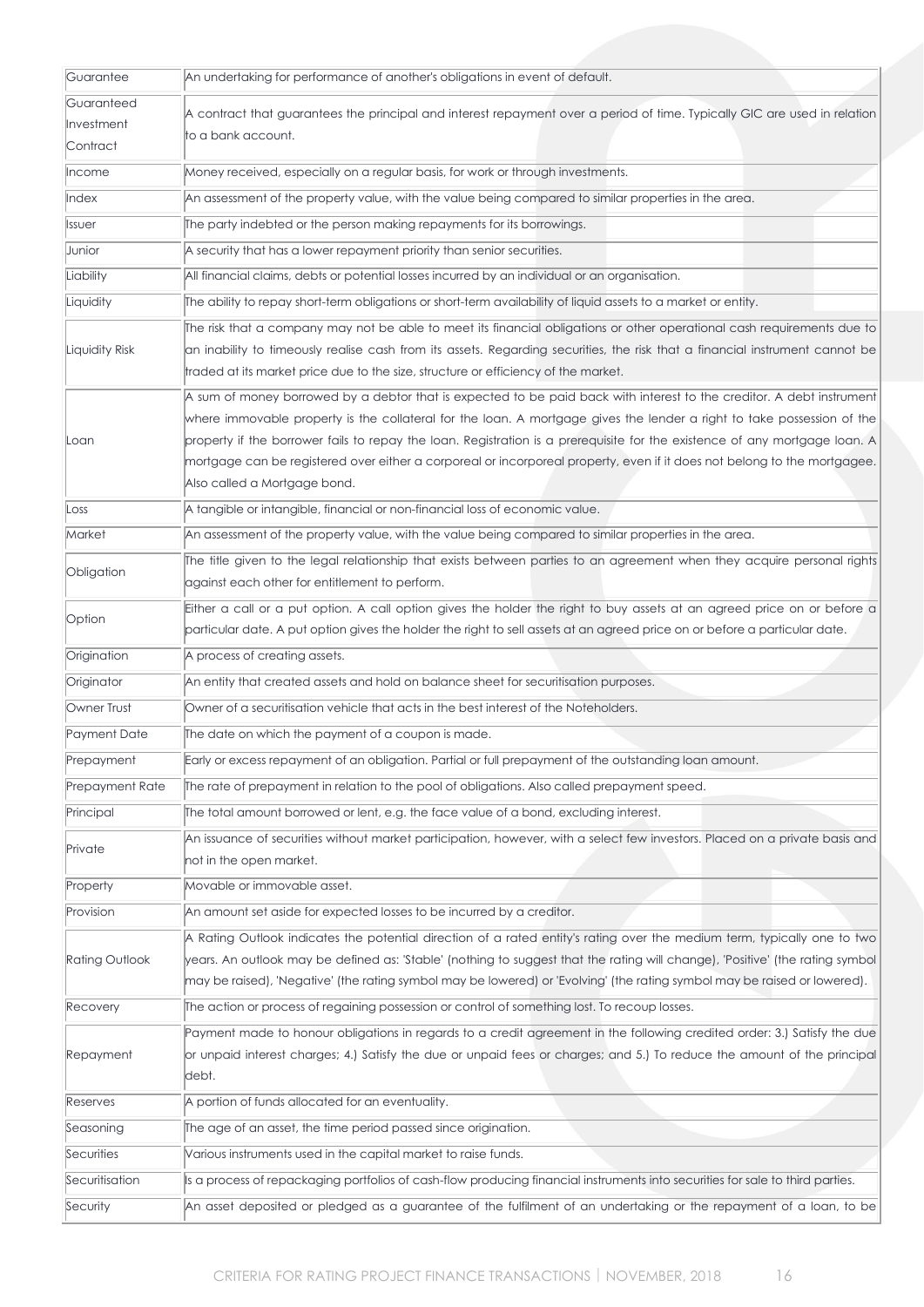|                           | forfeited in case of default.                                                                                                                                                                                                                                                                     |
|---------------------------|---------------------------------------------------------------------------------------------------------------------------------------------------------------------------------------------------------------------------------------------------------------------------------------------------|
| Senior                    | A security that has a higher repayment priority than junior securities.                                                                                                                                                                                                                           |
| Servicer                  | A transaction appointed agent that performs the servicing of mortgage loans, loan or obligations.                                                                                                                                                                                                 |
| Shareholder               | An individual, entity or financial institution that holds shares or stock in an organisation or company.                                                                                                                                                                                          |
| Spread                    | The interest rate that is paid in addition to the reference rate for debt securities.                                                                                                                                                                                                             |
| Stock Code                | A unique code allocated to a publicly listed security.                                                                                                                                                                                                                                            |
| <b>Structured Finance</b> | A method of raising funds in the capital markets. A Structured Finance transaction is established to accomplish certain<br>funding objectives whist reducing risk.                                                                                                                                |
| Subordinated Loan         | A loan typically given by the Issuer to the securitisation vehicle that is more junior than a junior tranche.                                                                                                                                                                                     |
| Surveillance              | Process of monitoring a transaction according to triggers, covenants and key performance indicators.                                                                                                                                                                                              |
| <b>Timely Payment</b>     | The principal debt, interest, fees and expenses being repaid promptly in accordance with the contractual obligation.                                                                                                                                                                              |
| Tranche                   | In a structured finance, a slice or portion of debt securities offered that is structured or grouped to resemble the same<br>degree of risk associated with the underlying asset or with a similar degree of risk. A junior tranche has a higher degree of<br>default risk than a senior tranche. |
| Transaction               | A transaction that enables an Issuer to issue debt securities in the capital markets. A debt issuance programme that allows<br>an Issuer the continued and flexible issuance of several types of securities in accordance with the programme terms and<br>conditions.                             |
| Trust                     | A third party that acts in the best interest of another party, according to the trust deed, usually the investors. Owner of a<br>securitisation vehicle that acts in the best interest of the Noteholders.                                                                                        |
| Trustee                   | A third party that acts in the best interest of another party, according to the trust deed, usually the investors. Owner of a<br>securitisation vehicle that acts in the best interest of the Noteholders.                                                                                        |
| Ultimate Payment          | A measure of the principal debt, interest, fees and expenses being repaid over a period of time determined by recoveries.                                                                                                                                                                         |
| Valuation                 | An assessment of the property value, with the value being compared to similar properties in the area.                                                                                                                                                                                             |
| Waterfall                 | In securitisation, the order in which the cash flows are allocated to the transaction parties.                                                                                                                                                                                                    |
| Weighted                  | The weight that a single obligation has in relation to the aggregated pool of obligations. For example, a single mortgage<br>principal balance divided by the aggregated mortgage pool principal balance.                                                                                         |
| <b>Weighted Average</b>   | An average resulting from the multiplication of each component by a factor reflecting its importance or, relative size to a<br>pool of assets or liabilities.                                                                                                                                     |